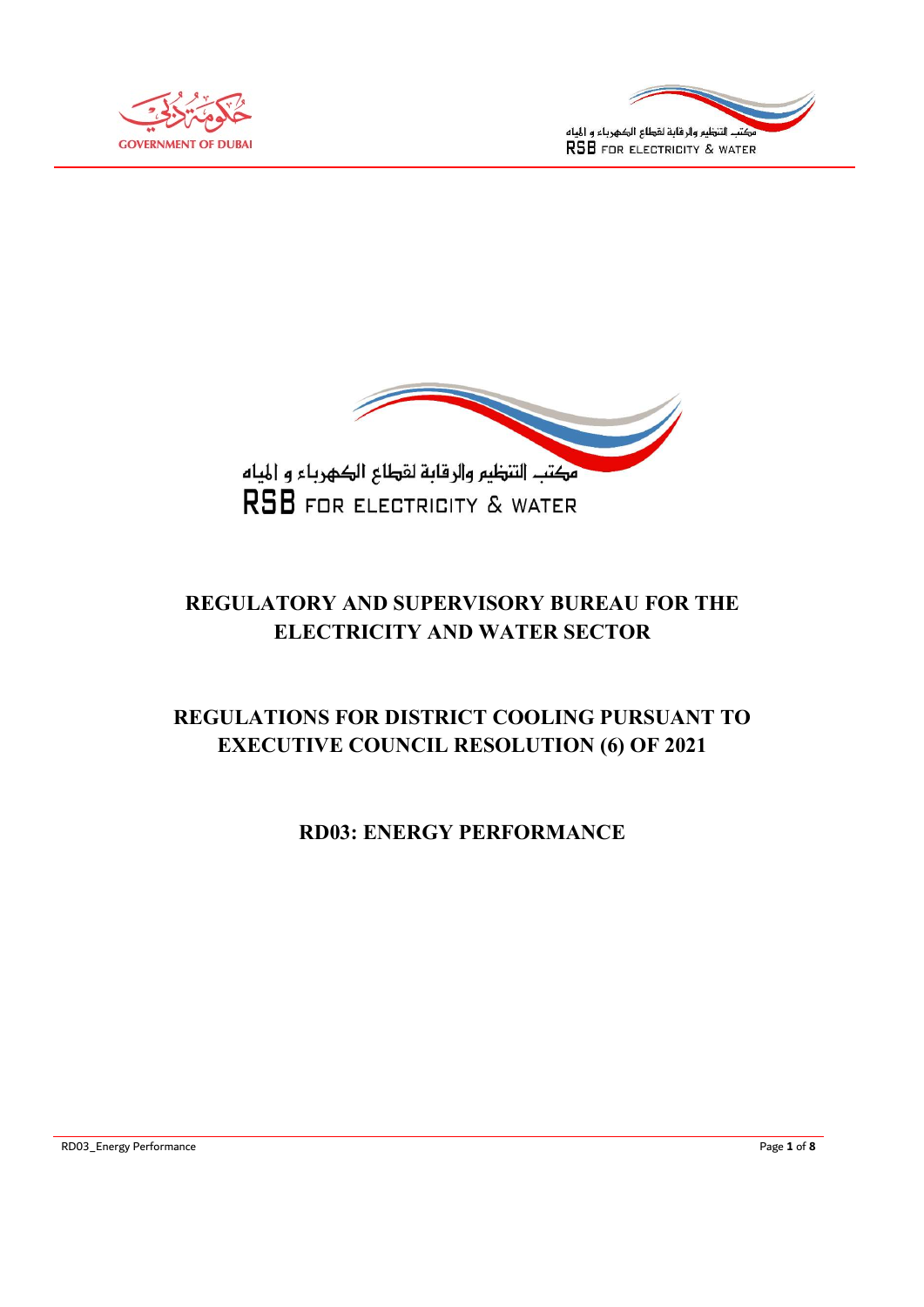



Version History

| <b>ISSUE</b> | <b>MODIFICATION</b> | <b>ISSUED</b>       | <b>APPROVED</b> | <b>DATE</b> |
|--------------|---------------------|---------------------|-----------------|-------------|
| NO.          |                     |                     |                 |             |
| 1.0          | <b>First Issue</b>  | J. Grinnell G. Sims |                 | 23/03/2022  |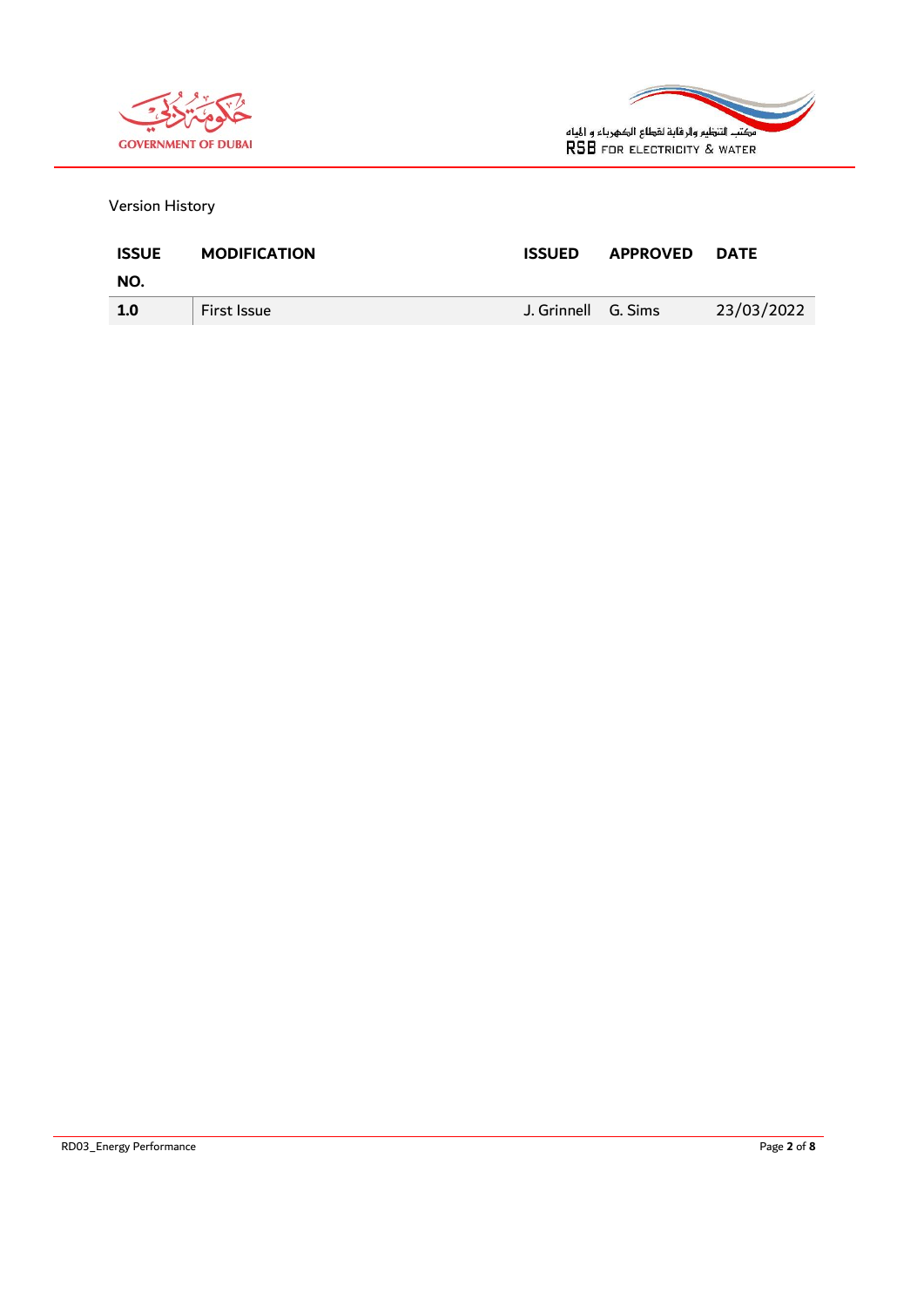



#### 1. Definitions and interpretation

DC Plant – means, chillers, pumping stations, cooling towers, control units, pipes, connections and any other ancillary equipment, including such things as reverse osmosis facilities, used for the production and distribution of chilled water.

District Cooling Services – has the meaning given to it in the Resolution.

District Cooling Service Provider - an entity permitted to furnish District Cooling Services in accordance with the Resolution.

DSCE – means the Dubai Supreme Council of Energy.

Electrical Efficiency Performance Threshold – the minimum electricity efficiency performance to be achieved by DC Plant for a Reporting Period.

Energy Performance Thresholds – means either electrical Efficiency Performance Threshold and/or Water Efficiency Performance Threshold.

Resolution – means Executive Council Resolution 6 of 2021, Regulating the Provision of District Cooling Services in the Emirate of Dubai.

Reporting Period – means annually under normal monitoring conditions, or monthly under enhanced monitoring.

RSB – means the Regulatory and Supervisory Bureau for the electricity and water sector.

Water Efficiency Performance Threshold  $-$  the minimum water efficiency performance to be achieved by DC Plant for a Reporting Period.

#### 2. Scope and objective

- a. These regulations:
	- i. have been approved by the DSCE and issued pursuant to Article  $4(a)4$  of the Resolution.
	- ii. apply to any Person furnishing District Cooling Services in the Emirate of Dubai.
	- iii. aim to incentivize continual improvement in energy performance of DC Plant.
	- iv. set the minimum performance standards expected to be achieved at each and every DC Plant operated by District Cooling Service Providers in respect of electrical efficiency and water efficiency.

RD03\_Energy Performance **Page 3 of 8** and 2011 **Page 3 of 8** and 2012 **Page 3 of 8** and 2012 **Page 3 of 8**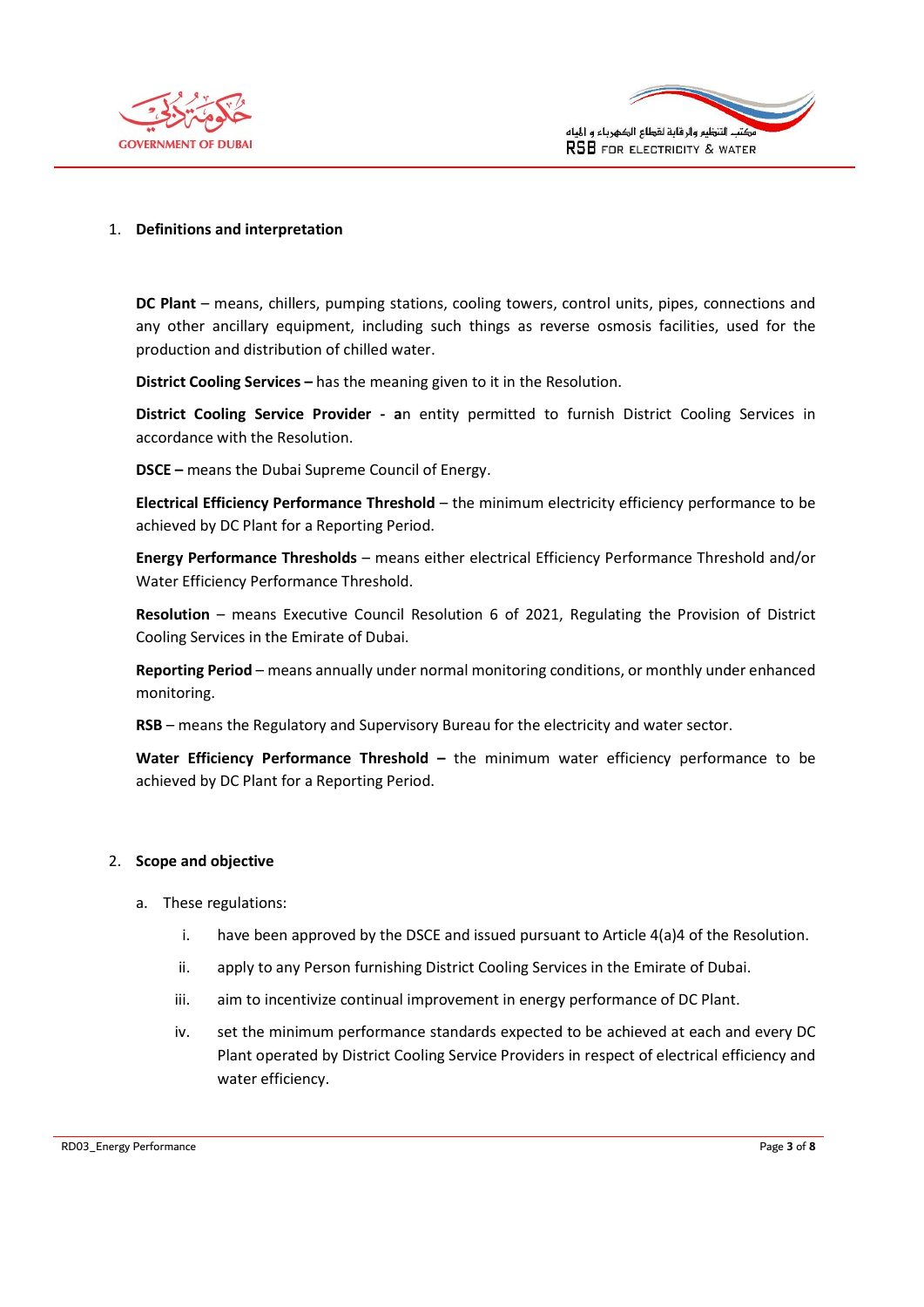



- v. do not prescribe technical specifications for design, construction or operation and maintenance.
- b. The RSB may update these regulations from time to time subject to the approval of the DSCE.
- c. When the RSB considers applications for new DC systems or additional DC Plant to be added to existing DC Systems, it shall expect planned electricity and water efficiencies to represent a significant improvement compared to the Energy Performance Thresholds set out herein.

### 3. Basis of Energy Performance Thresholds

- a. The RSB sets these Energy Performance Thresholds having reviewed data submissions by District Cooling Service Providers since 2012. Electrical Energy Performance Thresholds have been established for water-cooled and air-cooled DC Plant and Water Efficiency Performance Thresholds have been established for water-cooled DC Plant.
- b. In this first edition of the regulations, Energy Performance Thresholds have been set at the  $25<sup>th</sup>$ percentile of all DC Plant returns based on 2018 data.
- c. If other technologies become more prevalent in Dubai's district cooling sector, the RSB may add additional Energy Performance Thresholds where it considers them appropriate and subject to approval of the DSCE.

### 4. Exemptions

- a. A District Cooling Service Provider may, pursuant to article 8 of the resolution, make an application to the RSB for a DC Plant to be exempted from the obligation to comply with an Energy Performance Threshold. When making an application he must demonstrate to the RSB's satisfaction there have been exceptional circumstances beyond the District Cooling Service Provider's control that have directly affected performance, or that he is carrying out a specific test or innovation, or that the DC Plant is innovative by design, rendering the Energy Performance Threshold not applicable.
- b. The RSB shall assess such applications and, if satisfied, grant an exemption certificate stating:
	- i. The DC Plant subject to the exemption
	- ii. The duration for which the exemption is valid
	- iii. The specific Energy Performance Thresholds included in the exemption
	- iv. Any additional reporting requirements that are conditions of the exemption.

#### 5. Electrical efficiency

a. Electrical efficiency for each DC Plant shall be measured annually, or monthly when a DC Plant is subject to enhanced monitoring:

RD03\_Energy Performance **Page 4 of 8** and 2011 **Page 4 of 8** and 2012 **Page 4 of 8** and 2012 **Page 4 of 8**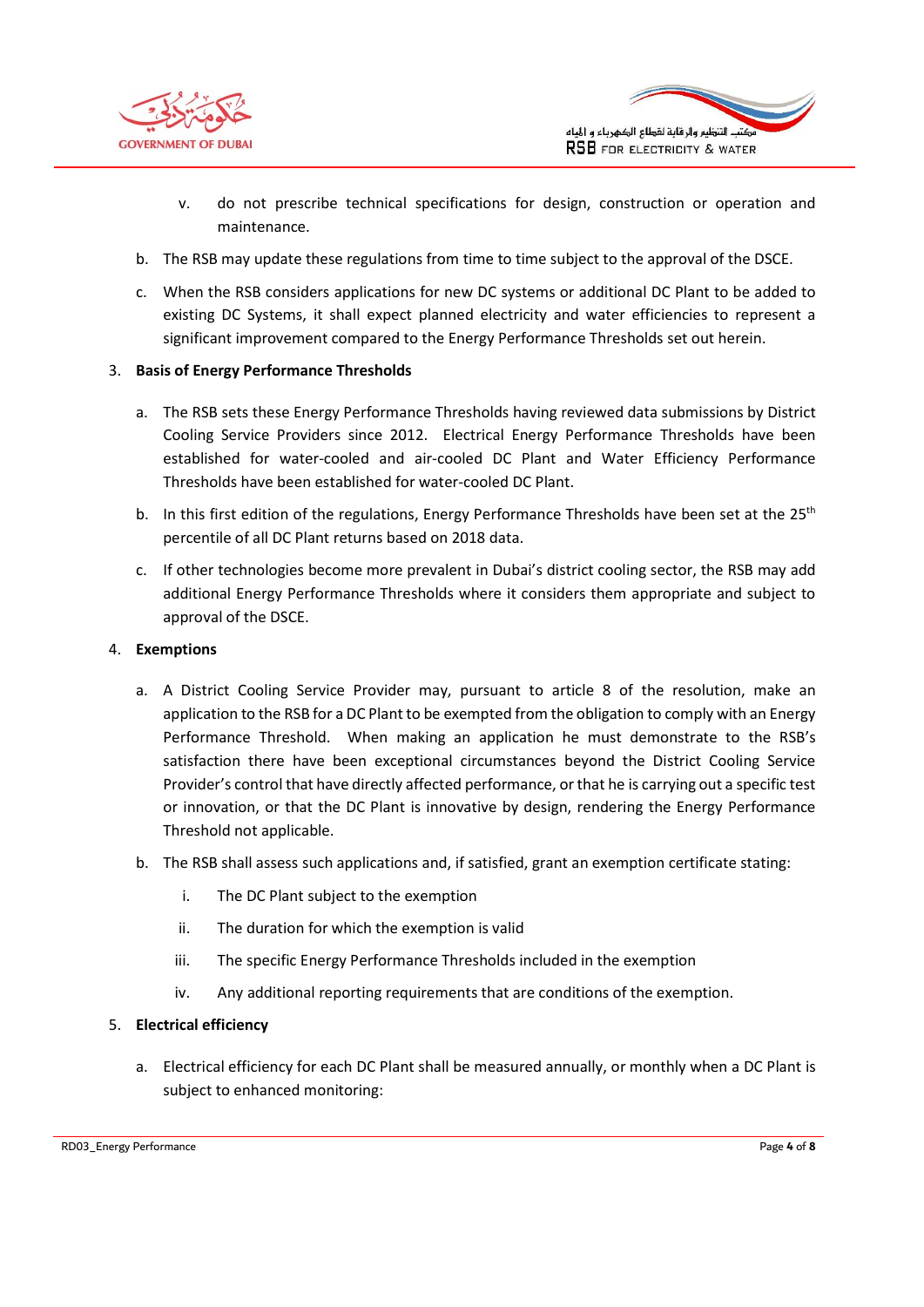



Electrical efficiency =  $\frac{Electrical\ Commission(kWh)}{Goaling\ From\infty}$ Cooling Energy Output (TRh)

Where:

The Electrical Consumption shall be calculated based on readings from the DEWA electricity meter(s) serving the DC Plant.

The Cooling Energy Output shall be calculated based on readings from the Btu meters recording DC Plant output and as stated in the Schedule that permits the DC Plant to be used for furnishing District Cooling Services.

- b. Where recycled water is provided by Dubai Municipality or a third party, electrical consumption of any reverse osmosis plant used to raise the quality of recycled water used in the production of chilled water must be included in the electrical consumption of DC Plant calculation shown above.
- c. Where electricity is supplied or supplemented by onsite generation, be it by temporary generators running on fossil fuels of any kind, or by onsite renewable sources, an electricity meter must be installed to measure and record the output of the generator or renewable energy source as the case may be. Its readings shall be included in the electrical consumption of the DC Plant.
- d. Any form of electricity generation used at the DC Plant must be specified in the Schedule permitting the DC Plant for the provision of District Cooling Services.

| <b>DC Plant Configuration</b> | <b>Annual Energy Performance Threshold (Max</b> |
|-------------------------------|-------------------------------------------------|
|                               | kWh/TR-hr)                                      |
| Air-cooled                    | 1.29                                            |
| <b>Water-Cooled</b>           | 0.98                                            |
|                               |                                                 |

Table 1: Annual electrical efficiency performance Thresholds

### 6. Water efficiency

a. Water efficiency for each DC Plant shall be measured annually, or monthly when a DC Plant is subject to enhanced monitoring:

> Water efficiency  $=$   $\frac{Total Water (litres)}{Cosdim \epsilon$  Energy Outmit (7) Cooling Energy Output (TRh)

Where:

RD03\_Energy Performance **Page 5 of 8** and 2011 **Page 5 of 8** and 2012 **Page 5 of 8** and 2012 **Page 5 of 8** and 2012 **Page 5 of 8**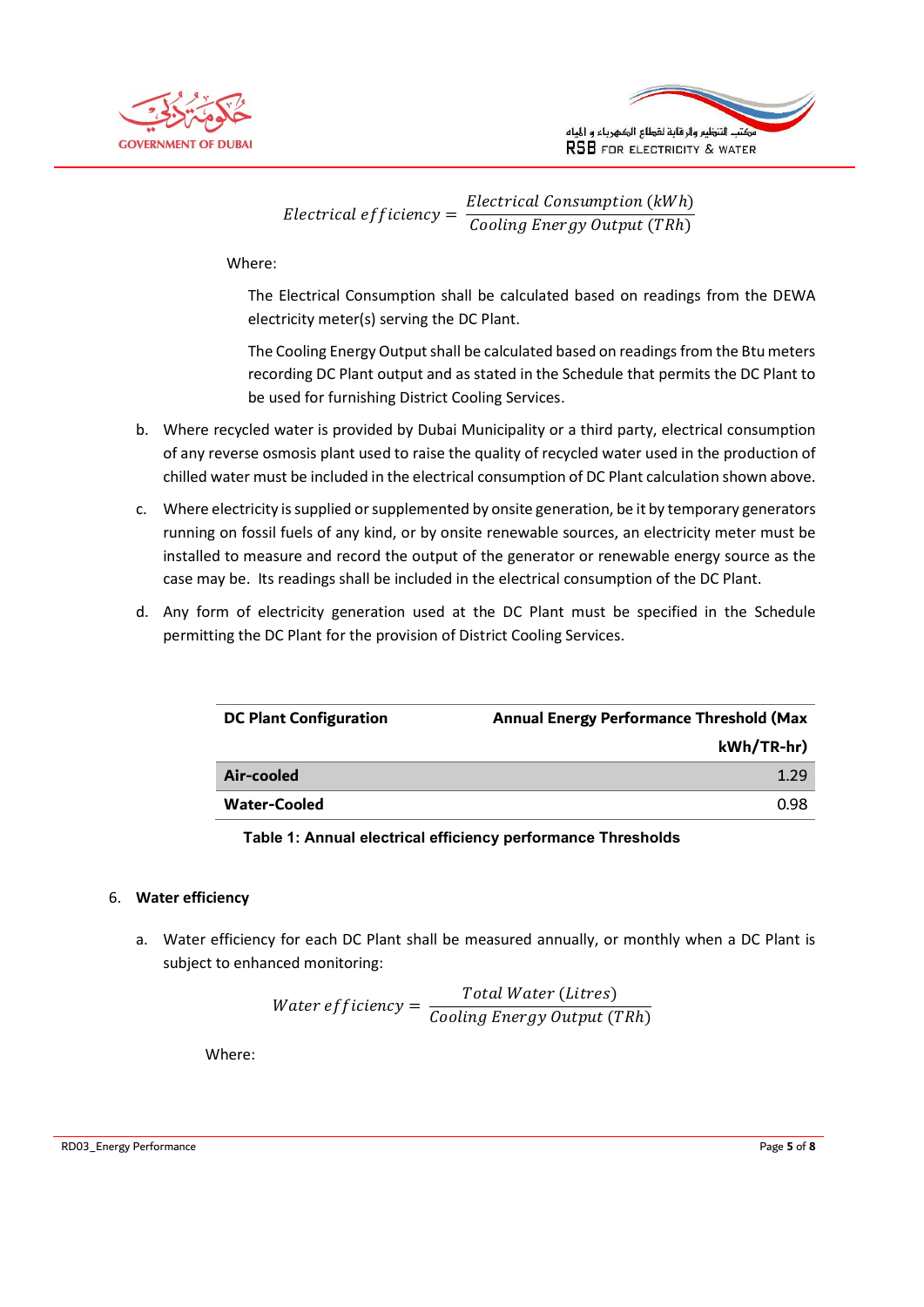



Total Water shall be calculated based on readings from the DEWA water meters serving the DC Plant added to readings from meters recording all recycled water supplies.

The Cooling Energy Output shall be calculated based on readings from the Btu meters recording DC Plant output and as stated in the schedule that permits the DC Plant to be used for furnishing District Cooling Services.

- b. Blowdown water quality shall be compliant with the Dubai Municipality standards in effect at the time. Failure to comply with the standards set by the Dubai Municipality shall be deemed a failure to comply with the water efficiency performance Thresholds.
- c. A District Cooling Service Provider may apply for an exemption to comply with the Water Efficiency Performance Threshold if it can demonstrate to the satisfaction of the RSB, that the quality of recycled water provided to the DC Plant fell outside of the standards expected and that the parameters falling outside such expected standards compromised the water efficiency of the DC Plant.

| <b>DC Plant Configuration</b> | <b>Annual Water Efficiency Performance Threshold (Max</b> |
|-------------------------------|-----------------------------------------------------------|
|                               | litres/TR-hr)                                             |
| Using DEWA / RW and RO        | 8.92                                                      |
| Using DEWA / RW Only          | 10 I                                                      |



### 7. Synchronizing input and output measures

- a. In determining energy efficiency performance, readings for the electricity, water and Btu meters shall be taken simultaneously to ensure input and output values are consistent. The time and date of each reading shall be recorded by the Permit Holder and made available on request. Annual readings shall be taken on the  $31<sup>st</sup>$  December. When enhanced monitoring is required, readings shall be taken on the last day of each month.
- b. Where access to input meters such as DEWA meters is limited, billing data shall be used to perform an accrual at the end of each year to align electricity and water consumed with the cooling energy produced. Calculations used in such accruals shall be made available to the RSB on request.

RD03\_Energy Performance **Page 6 of 8** and 2011 12 and 2012 12 and 2012 12 and 2012 12 and 2012 12 and 2012 12 and 2012 12 and 2012 12 and 2012 12 and 2012 12 and 2012 12 and 2012 12 and 2012 12 and 2012 12 and 2012 12 and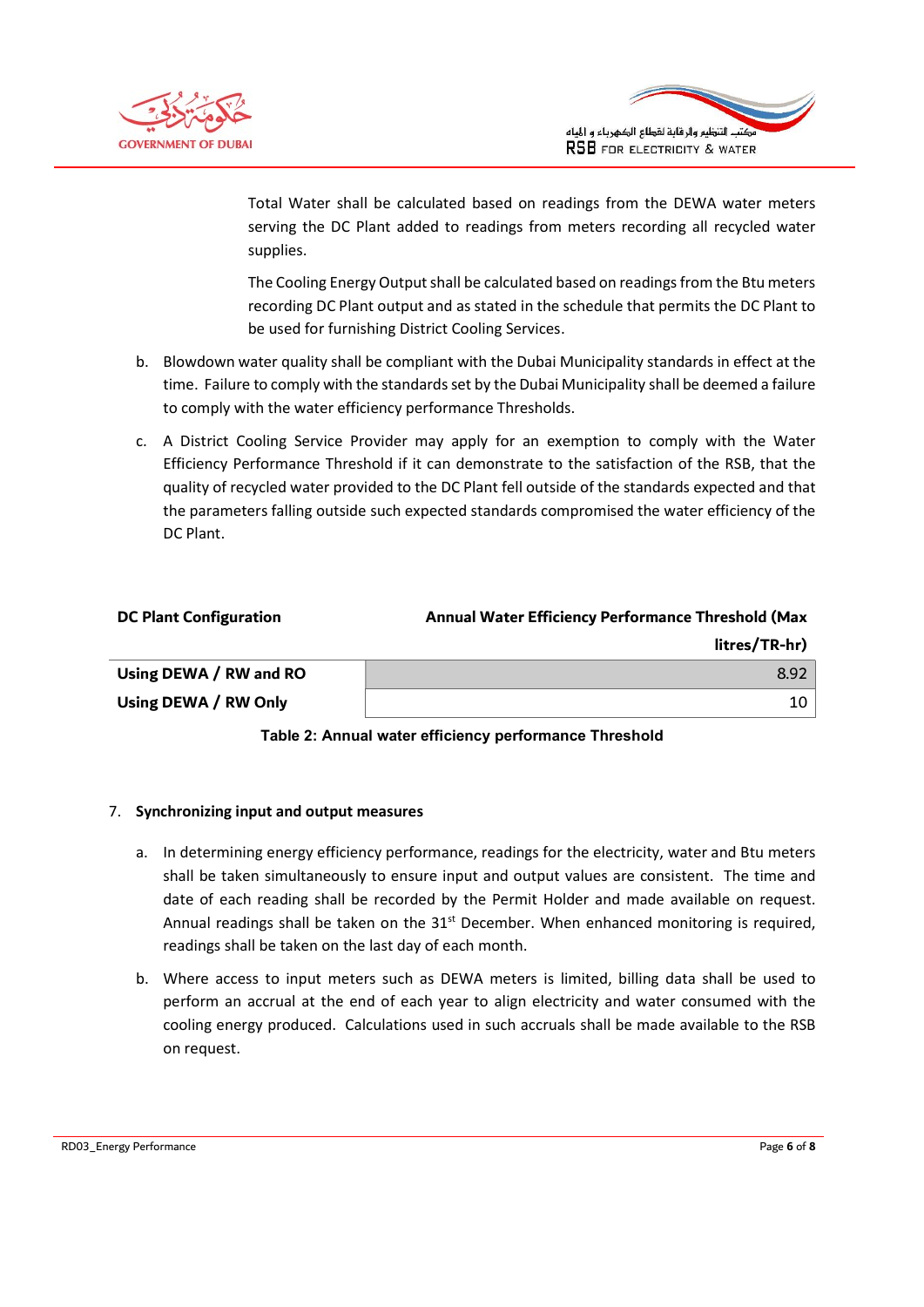



#### 8. Enhanced monitoring of energy efficiency performance

- a. When energy efficiency performance falls short of minimum requirements, the RSB shall issue a violation notice detailing the shortfall in performance and requiring it to be corrected by the following year's review.
- b. If a Permit Holder fails to comply with the requirements of a violation notice the RSB shall adopt enhanced monitoring until the energy performance of the DC Plant concerned has been raised sufficiently to meet minimum expectations for a period of at least 12 months.
- c. When enhanced monitoring is in place the RSB shall monitor compliance with monthly minimum requirements for electrical and water efficiency as set out in Table 3 and Table 4, respectively.
- d. Figure 1 shows the process by which a Permit Holder may move from a normal monitoring routine to an enhanced monitoring, and back again. In the event that a District Cooling Service Provider fails to meet the monthly Energy Performance Thresholds, it may face penalties in accordance with the Resolution.

| Month Jan Feb Mar Apr May Jun Jul Aug Sep Oct Nov Dec             |  |  |  |  |  |  |
|-------------------------------------------------------------------|--|--|--|--|--|--|
| Water 0.97 0.92 0.91 0.91 0.93 1.00 1.01 1.00 1.00 1.00 1.00 1.00 |  |  |  |  |  |  |
|                                                                   |  |  |  |  |  |  |

| Table 3: Seasonal electrical efficiency performance Thresholds (kWh/TRh) |  |  |  |
|--------------------------------------------------------------------------|--|--|--|
|                                                                          |  |  |  |

| Month Jan Feb Mar Apr May Jun Jul Aug Sep Oct Nov Dec                                    |  |  |  |  |  |  |
|------------------------------------------------------------------------------------------|--|--|--|--|--|--|
| $RO$   10.5   10.5   10.5   10.5   10.5   10.5   10.5   10.5   10.5   10.5   10.5   10.5 |  |  |  |  |  |  |
|                                                                                          |  |  |  |  |  |  |

Table 4: Seasonal water efficiency performance Thresholds (L/TRh)